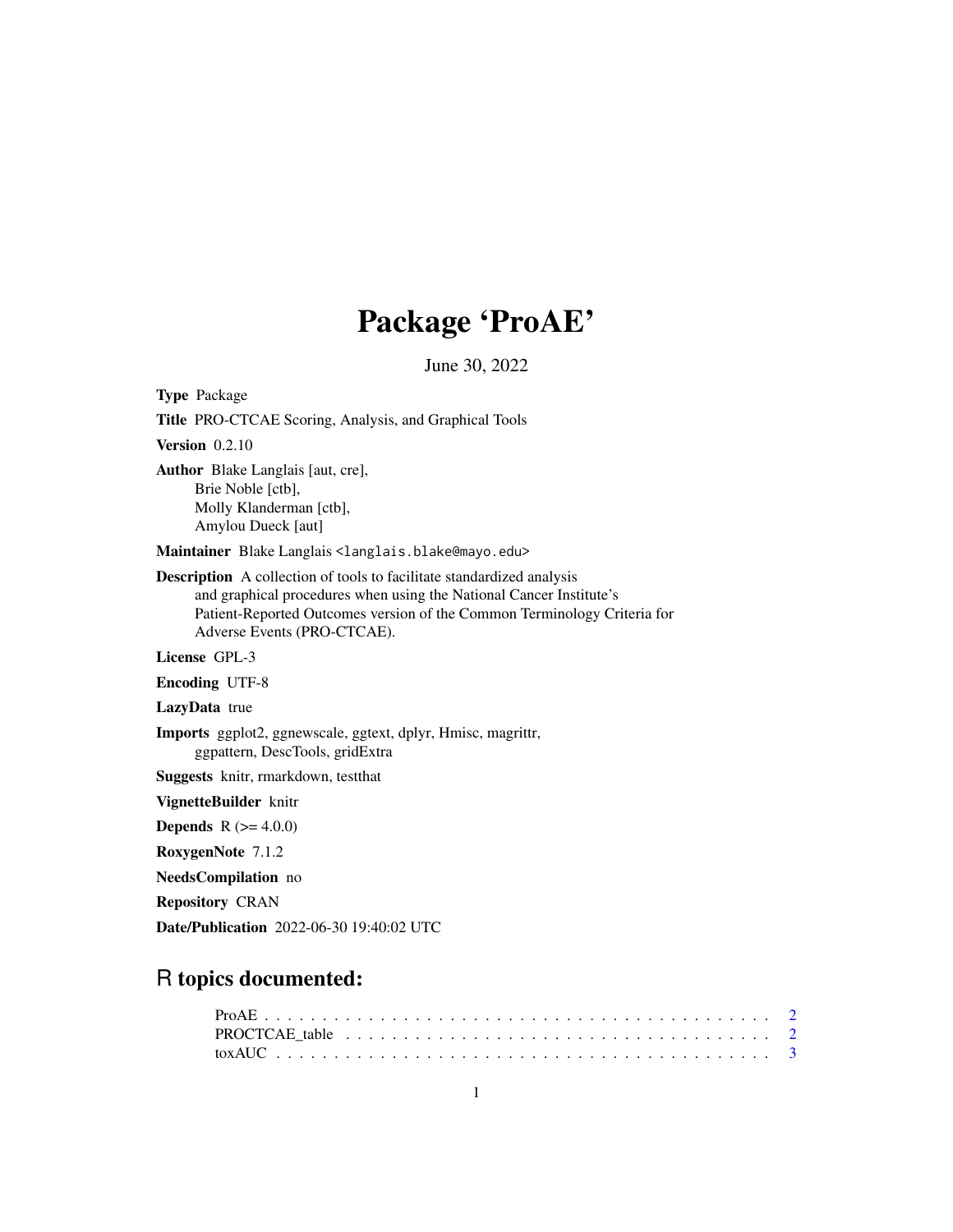### <span id="page-1-0"></span>2 PROCTCAE\_table

| Index |                                                                                                                                                  | 14 |
|-------|--------------------------------------------------------------------------------------------------------------------------------------------------|----|
|       |                                                                                                                                                  |    |
|       |                                                                                                                                                  |    |
|       | tox cumulative $\ldots$ , $\ldots$ , $\ldots$ , $\ldots$ , $\ldots$ , $\ldots$ , $\ldots$ , $\ldots$ , $\ldots$ , $\ldots$ , $\ldots$ , $\ldots$ |    |
|       |                                                                                                                                                  |    |
|       |                                                                                                                                                  |    |
|       |                                                                                                                                                  |    |
|       |                                                                                                                                                  |    |
|       |                                                                                                                                                  |    |
|       |                                                                                                                                                  |    |

ProAE *ProAE.*

### Description

This package is a collection of tools for analyzing and plotting PRO-CTCAE data

### Description

A crosswalk / look-up table of expected variable names for associated PRO-CTCAE symptom items.

### Format

A data frame with 124 rows and 2 variables

### Details

- name. Expected variable name item number/letter corresponds to the NCI-PRO-CTCAE (English) Item Library Version 1.0
- short\_label. Item label including the item symptom group and frequency, severity, interference, or presence component

#### Author(s)

Blake Langlais

### References

<https://healthcaredelivery.cancer.gov/pro-ctcae/instrument-pro.html>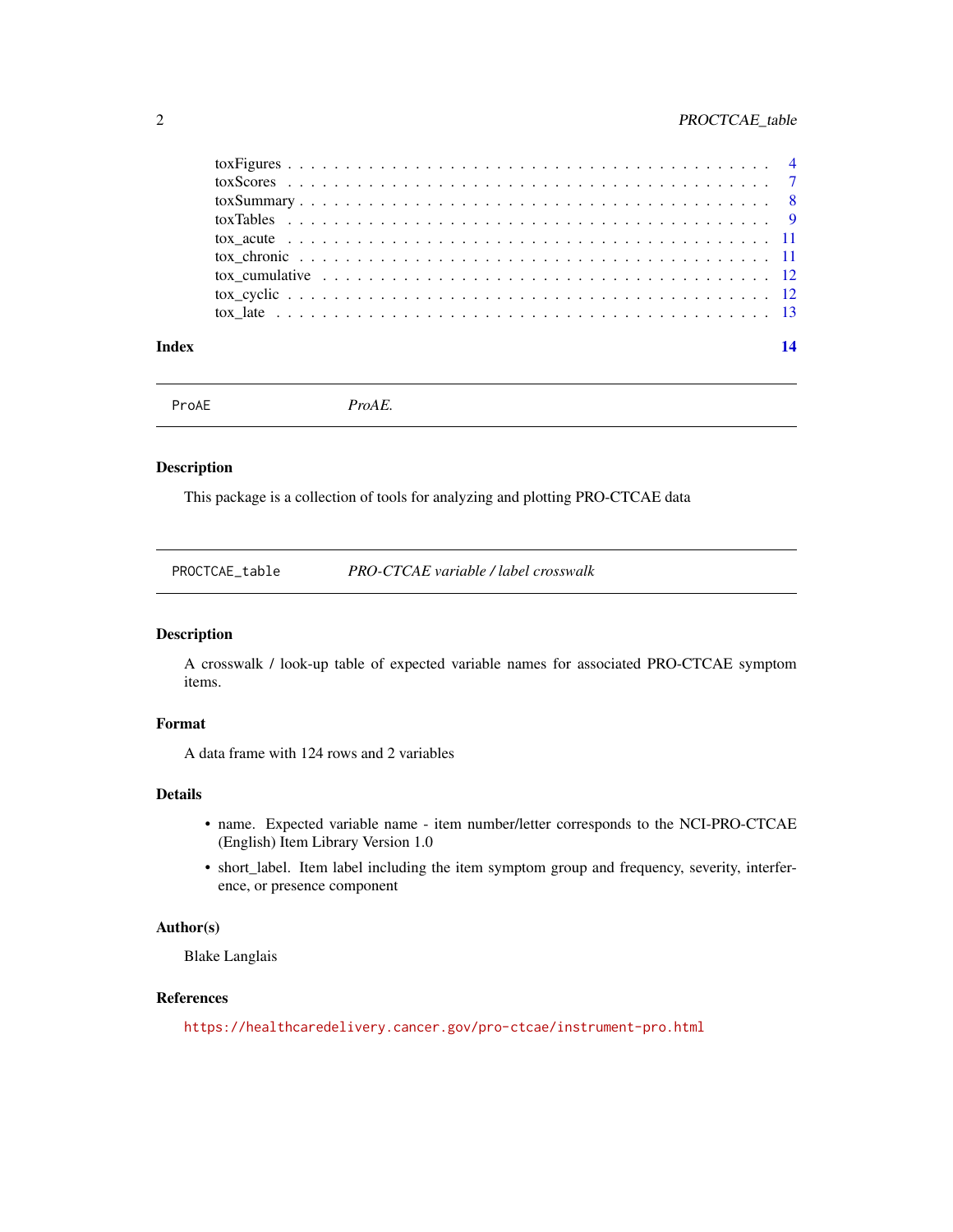<span id="page-2-0"></span>toxAUC *Create longitudinal mean score line plots for PRO-CTCAE data with modified Area Under the Curve (AUC) estimates showing descriptive symptomatic adverse event burden worsening and improvement from baseline.*

### Description

Data format should be in 'long' format, where each PRO-CTCAE item is a variable/column.

### Usage

```
toxAUC(
 dsn,
  id_var,
 cycle_var,
 baseline_val,
 arm_var = NA,
  cycle_limit = NA,
 y<sup>1imit = 4,</sup>
  tab_ymin = NA,
  tab_ymax = NA,round_dec = 2,
 overwrite_title = NA,
 permute_tests = FALSE,
 permute_n = 2000,
 bootstrap_ci = FALSE,
 bootstrap_ci_alpha = 0.05,
 bootstrap_n = 2000)
```
### Arguments

| dsn          | A data.frame object with PRO-CTCAE data                                                                                                                                                                              |
|--------------|----------------------------------------------------------------------------------------------------------------------------------------------------------------------------------------------------------------------|
| id_var       | A character string. Name of ID variable differentiating each unique patient.                                                                                                                                         |
| cycle_var    | A character string. Name of variable differentiating one longitudinal/repeated.<br>PRO-CTCAE survey from another, within an individual ID.                                                                           |
| baseline_val | A number indicating the expected baseline cycle/time point.                                                                                                                                                          |
| arm_var      | A character string. Name of arm variable differentiating treatment groups. Must<br>be character or factor class. Overall frequencies will be reported if no arm/grouping<br>variable is provided. Defaults to NA.    |
| cycle_limit  | A number. Limit the number of cycles to be use to calculate the AUC metrics up<br>to and including a given cycle number. All available cycle time points are used<br>if no cycle number is provided. Defaults to NA. |
| $v_l$ imit   | A number. Y axis limit for plots. Defaults to 4.                                                                                                                                                                     |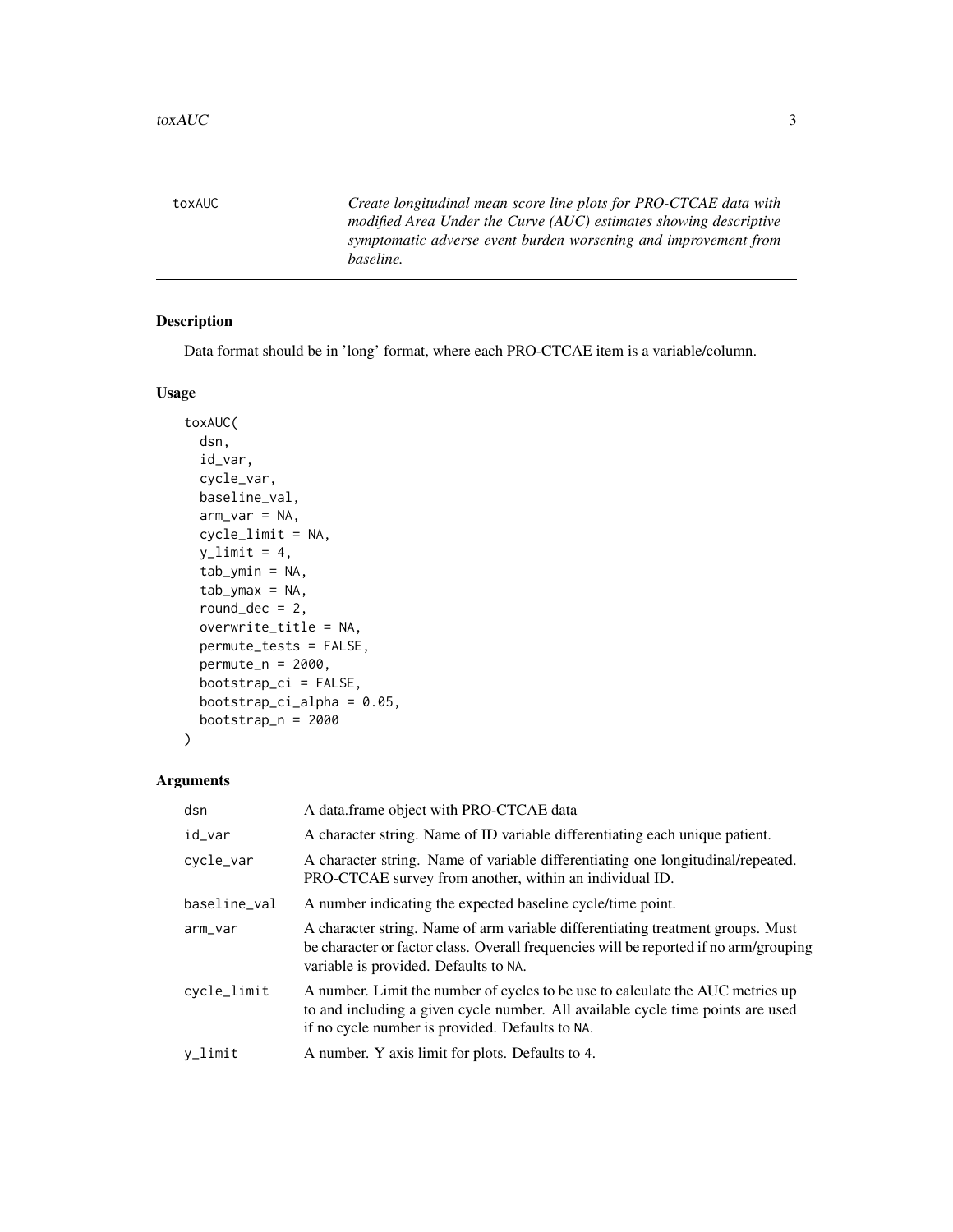<span id="page-3-0"></span>

| tab_ymin           | A number. Y axis coordinate for adjusting the vertical placement of the AUC<br>table within the figure. Defaults to NA.                                                                                                                                                                                                                                                                                                                                                                                        |  |  |  |  |  |
|--------------------|----------------------------------------------------------------------------------------------------------------------------------------------------------------------------------------------------------------------------------------------------------------------------------------------------------------------------------------------------------------------------------------------------------------------------------------------------------------------------------------------------------------|--|--|--|--|--|
| tab_ymax           | A number. Y axis coordinate for adjusting the vertical placement of the AUC<br>table within the figure. Defaults to NA.                                                                                                                                                                                                                                                                                                                                                                                        |  |  |  |  |  |
| round_dec          | A number. Number of decimal places to be shown within the AUC table. De-<br>faults to 2.                                                                                                                                                                                                                                                                                                                                                                                                                       |  |  |  |  |  |
| overwrite_title    |                                                                                                                                                                                                                                                                                                                                                                                                                                                                                                                |  |  |  |  |  |
|                    | A character string. Add main title to plots. Defaults to NA.                                                                                                                                                                                                                                                                                                                                                                                                                                                   |  |  |  |  |  |
| permute_tests      | Logical. Calls to calculate p values comparing the difference in AUC between<br>two arms using a permutation test. Typical two-sided null hypothesis for a per-<br>mutation test is applied. That is, assigning subjects to groups is interchangeable<br>when calculating AUC. Computation time may be extensive depending on data<br>size, number of PRO-CTCAE items, and number of permutations called. Con-<br>sider staring out an open window or crafting a haiku during this time. Defaults<br>to FALSE. |  |  |  |  |  |
| permute_n          | A number. The number of permutations to be used for permutation tests. De-<br>faults to 2000.                                                                                                                                                                                                                                                                                                                                                                                                                  |  |  |  |  |  |
| bootstrap_ci       | Logical. Calls to construct alpha-level confidence intervals for the difference in<br>AUC between arms. Similar considerations for computation time as permute_tests<br>are recommended here. Defaults to FALSE.                                                                                                                                                                                                                                                                                               |  |  |  |  |  |
| bootstrap_ci_alpha |                                                                                                                                                                                                                                                                                                                                                                                                                                                                                                                |  |  |  |  |  |
|                    | A number. Specifies the alpha level for bootstrap confidence intervals. Must be<br>between 0 and 1. Defaults to 0.05.                                                                                                                                                                                                                                                                                                                                                                                          |  |  |  |  |  |
| bootstrap_n        | A number. The number of bootstrap iterations to be used for bootstrap confi-<br>dence intervals. Defaults to 2000.                                                                                                                                                                                                                                                                                                                                                                                             |  |  |  |  |  |
|                    |                                                                                                                                                                                                                                                                                                                                                                                                                                                                                                                |  |  |  |  |  |

### Examples

```
## Not run:
AUC=toxAUC(dsn = ProAE::tox_acute,
id\_var = "id",cycle_var = "Cycle",
baseline_val = 1)
AUC[[1]]
```
## End(Not run)

toxFigures *Create PRO-CTCAE severity frequency distribution figures for individual survey items and composite scores*

### Description

Data format should be in 'long' format, where each PRO-CTCAE item is a variable/column.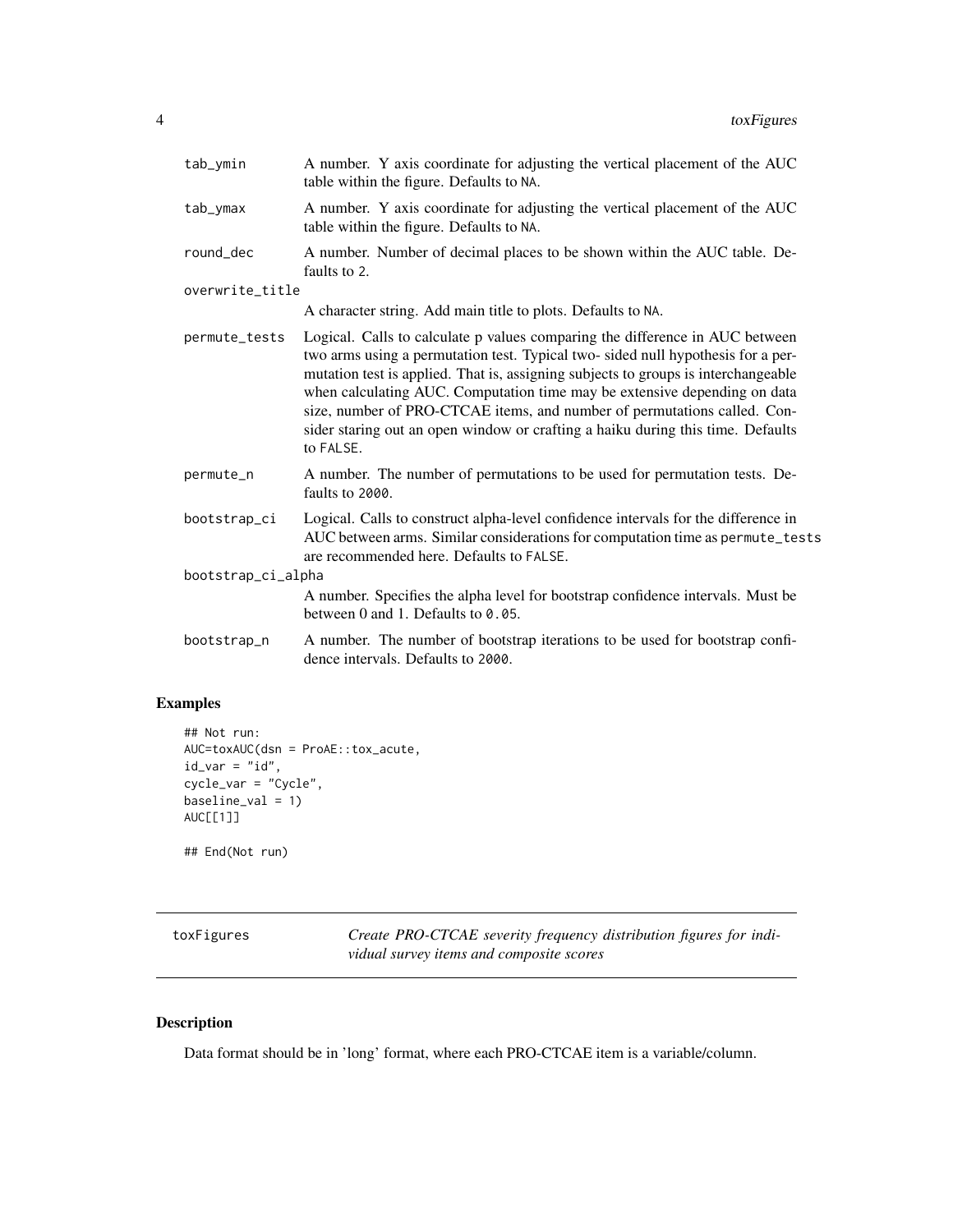### toxFigures 5

### Usage

```
toxFigures(
  dsn,
  id_var,
  cycle_var,
  baseline_val,
  arm\_var = NA,
  plot_limit = NA,
  colors = 1,bar\_label = 0,
  cycle_label = FALSE,
  cycle_vals = NA,
  cycle_labs = NA,
  summary_only = FALSE,
  cycles_only = FALSE,
  x<sup>1</sup>ab<sub>_angle</sub> = 0,
  x<sup>1</sup>ab<sub>-V</sub>just = 1,
  x<sup>l</sup>ab_hjust = 0,
  x_label = "Randomized Treatment Assignment",
  footnote_break = FALSE
\mathcal{L}
```
### Arguments

| dsn          | A data.frame object with PRO-CTCAE data                                                                                                                                                                                                                                                                                                                                                                                                                                                                                                                                                                                                |
|--------------|----------------------------------------------------------------------------------------------------------------------------------------------------------------------------------------------------------------------------------------------------------------------------------------------------------------------------------------------------------------------------------------------------------------------------------------------------------------------------------------------------------------------------------------------------------------------------------------------------------------------------------------|
| id_var       | A character string. Name of ID variable differentiating each PRO-CTCAE sur-<br>vey/participant entered as a quoted string.                                                                                                                                                                                                                                                                                                                                                                                                                                                                                                             |
| cycle_var    | A character string. Name of variable differentiating one longitudinal/repeated<br>PRO-CTCAE survey from another, within an individual ID.                                                                                                                                                                                                                                                                                                                                                                                                                                                                                              |
| baseline_val | A number indicating the expected baseline cycle/time point.                                                                                                                                                                                                                                                                                                                                                                                                                                                                                                                                                                            |
| arm_var      | A character string. Name of arm variable differentiating treatment groups. Must<br>be character or factor class. Overall AUC will be reported if no arm/grouping<br>variable is provided. Defaults to NA.                                                                                                                                                                                                                                                                                                                                                                                                                              |
| plot_limit   | A number. Limit the number of cycles to be plotted up to and including a given<br>cycle number. All available cycle time points are plotted if no cycle number is<br>provided. Defaults to NA.                                                                                                                                                                                                                                                                                                                                                                                                                                         |
| colors       | A number. Specify the coloring scheme of symptom grades within frequency<br>bars. Options include: $1 =$ Blue and red color shading, $2 =$ qualitative color<br>shades (color blind friendly), $3 =$ black and white. Defaults to 1.                                                                                                                                                                                                                                                                                                                                                                                                   |
| bar_label    | A number. Label frequency bars with sample size (n) or percent shown on the<br>y-axis. Label options include: $1 =$ sample size (n) within each cycle (symptom<br>grade 0 or higher), $2 =$ sample size (n) within each cycle with present symp-<br>toms (symptom grade $> 0$ ), $3 =$ sample size (n) within each cycle with severe<br>symptoms (symptom grade $\ge$ = 3), 4 = percent of subjects within each cycle with<br>present symptoms (symptom grade $> 0$ ), $5 =$ percent of subjects within each cy-<br>cle with severe symptoms (symptom grade $\ge$ = 3). No labels will be applied if<br>not specified. Defaults to NA. |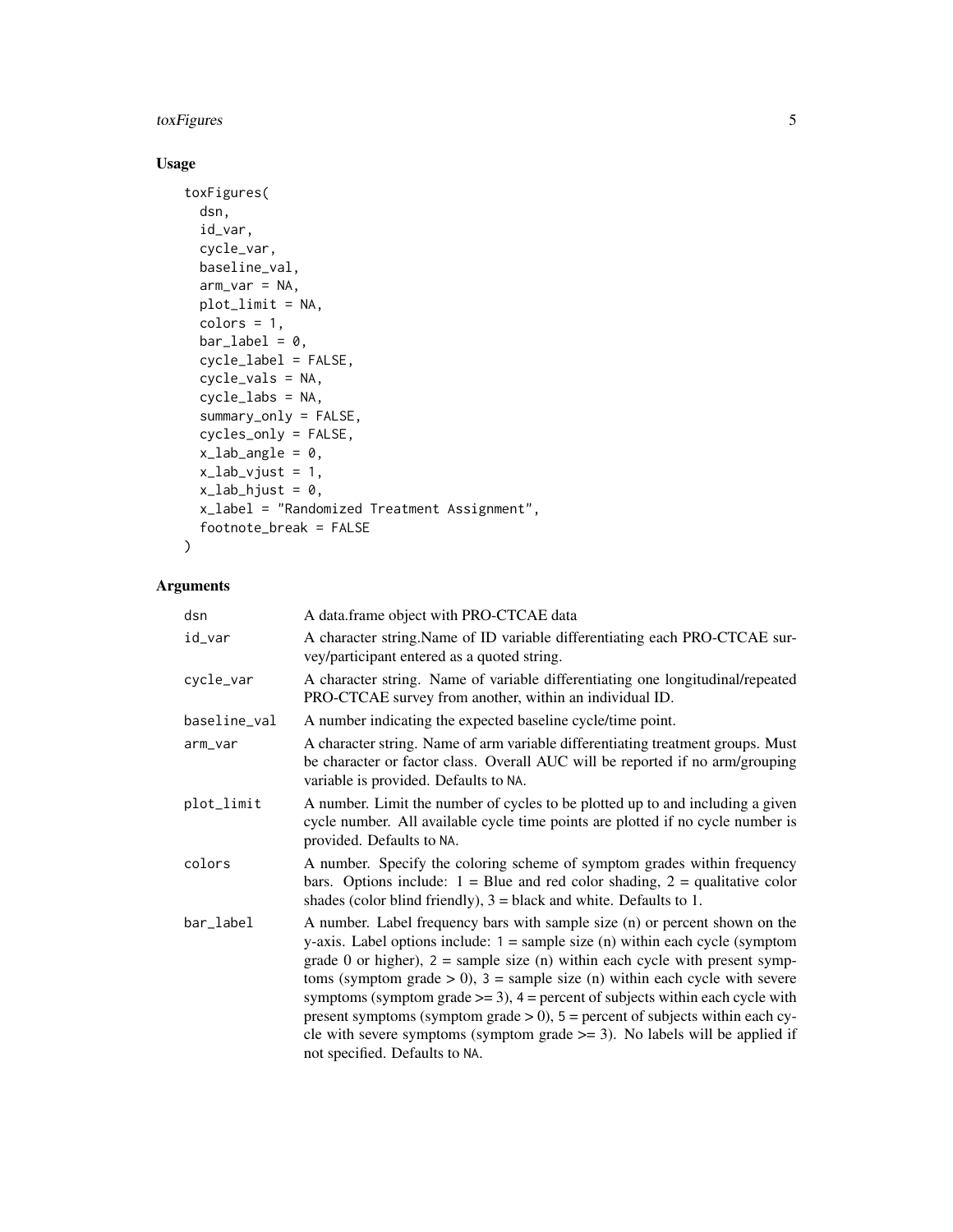| cycle_label  | Logical. Assign custom labels to cycles/time point. If TRUE, the cycle_vals<br>and cycle_labs must also be specified.                                                                 |
|--------------|---------------------------------------------------------------------------------------------------------------------------------------------------------------------------------------|
| cycle_vals   | Numeric column vector. Vector of values seen within the cycle_var variable.<br>Must be same length of cycle_labs. Defaults to NA.                                                     |
| cycle_labs   | Character column vector. Vector of labels to be mapped to the associated cycle_vals.<br>Must be same length of cycle_vals. Defaults to NA.                                            |
| summary_only | Logical. Only display the summary measures in figures / Suppress the individual<br>time points from plotting. Defaults to FALSE.                                                      |
| cycles_only  | Logical. Only display the longitudinal time points in figures / Suppress the<br>summary measures from plotting. Defaults to FALSE.                                                    |
| x_lab_angle  | A integer between 0 and 360. Allows the user to rotate the x axis labels in order<br>to fit long arm names (0 or 45 recommended). Defaults to $\theta$ .                              |
| x_lab_vjust  | A number. A ggplot2 object option. Allows the user to vertically adjusts the x<br>axis labels in order to fit arm names. Defaults to 1.                                               |
| x_lab_hjust  | A number. A ggplot2 object option. Allows the user to horizontally adjusts the<br>x axis labels in order to fit arm names. Defaults to 0.                                             |
| x_label      | A character string. Label for the x axis of the plot. Defaults to "Randomized<br>Treatment Assignment" if arm_var is specified, defaults to "Overall" if not<br>arm_var is specified. |

footnote\_break Logical. Add a line break to the footnote Defaults to FALSE.

#### Value

A list object. The returned object is a  $(k \times 2)$  or  $(k \times 3)$  nested list. Where k is the number of PRO-CTCAE item groups (e.g. pain, fatigue, nausea); list[[1 ... i ... k]]. For each list item there are 2 or 3 elements. The 1st element of each list item is the name of the PRO-CTCAE item group returned as a string. The 2nd element is the PRO-CTCAE figure as a ggplot object.

### Examples

```
fig_acute = toxFigures(dsn = ProAE::tox_acute,
cycle_var = "Cycle",
baseline_val = 1,
arm_var = "arm",
id\_var = "id",x<sup>1</sup>ab_angle = -45,
x<sup>1</sup>ab_vjust = .3,
x<sup>1</sup>ab_hjust = .2,
colors = 2)fig_acute[[1]]
```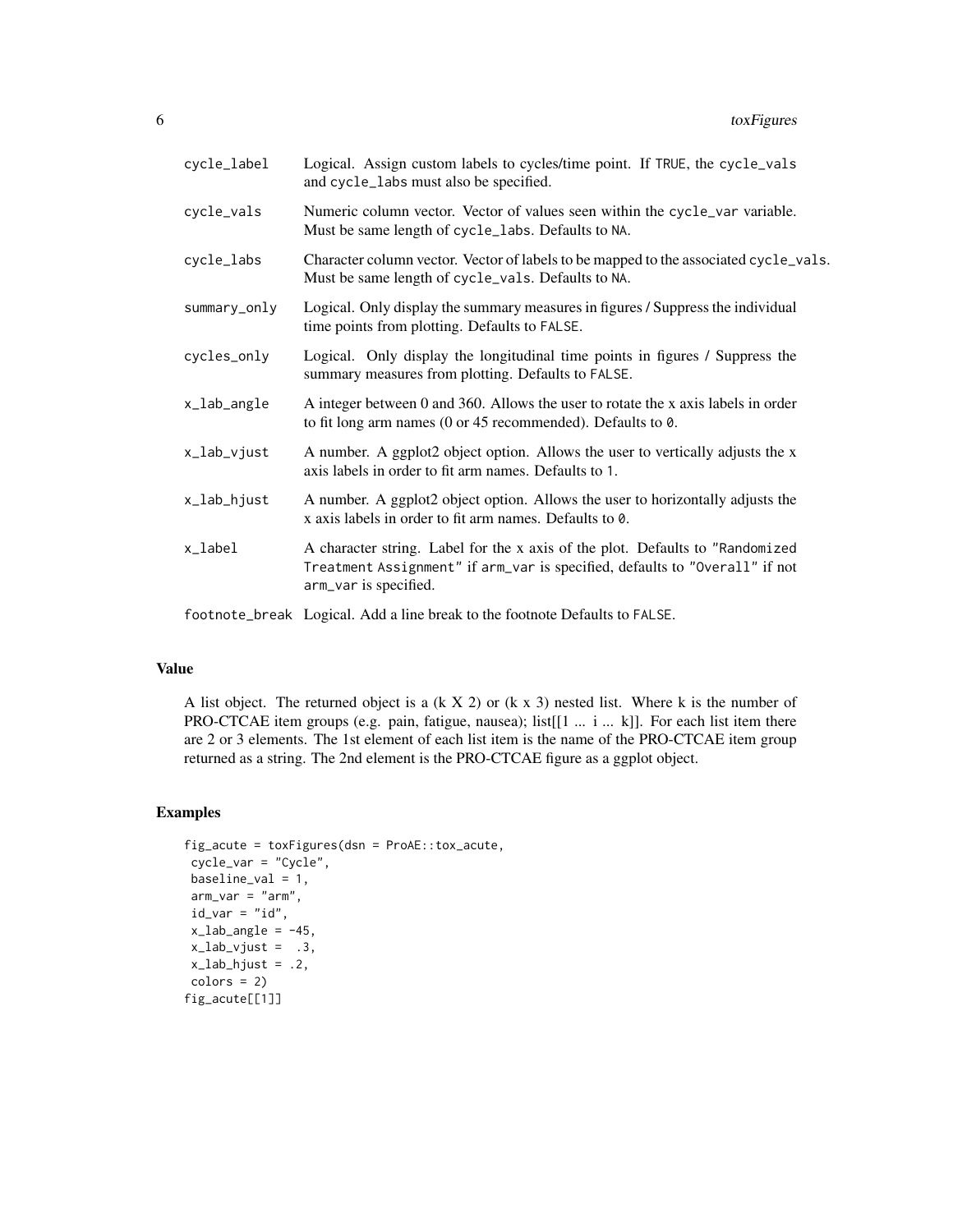<span id="page-6-0"></span>toxScores *Re-code PRO-CTCAE text responses, apply a zero-imputation procedures, and construct PRO-CTCAE composite grades.*

#### Description

This function takes in a data frame set with PRO-CTCAE survey text fields/responses and returns a data frame with appropriate numerical re-coding. This function will accept 1 or up to all 124 PRO-CTCAE survey fields. All PRO-CTCAE variable names MUST conform to a pre-specified naming structure. PRO-CTCAE variable names are made up of FOUR components: 1)'PROCTCAE', 2) number  $[1,2,3, ..., i, ..., 80], 3'$  A', 'B', or 'C' component of the i-th PRO-CTCAE field, 4) and 'SCL' (if severity, interference, or frequency) or 'IND' (if yes/no variable). Each component must be delimited by an underscore (\_)

#### Usage

```
toxScores(
  dsn,
  reformat = FALSE,
  impute = FALSE,
  composites = FALSE,
  short_labels = FALSE
)
```
#### Arguments

| dsn          | A data frame object with PRO-CTCAE data                                                         |
|--------------|-------------------------------------------------------------------------------------------------|
| reformat     | Reformat PRO-CTCAE text responses to numeric scores. Defaults to FALSE.                         |
| impute       | Apply zero-imputation where appropriate. Defaults to FALSE.                                     |
| composites   | Construct composite grade using available PRO-CTCAE variables within dsn.<br>Defaults to FALSE. |
| short_labels | Add PRO-CTCAE short labels to available PRO-CTCAE variables within re-<br>turned object         |

#### Details

- [EX1] Question 1 of PRO-CTCAE should be: PROCTCAE\_1A\_SCL
- [EX2] Question 48 of PRO-CTCAE should be: PROCTCAE\_48A\_SCL, PROCTCAE\_48B\_SCL, PROCTCAE\_48C\_SCL
- [EX3]Question 73 of PRO-CTCAE should be: PROCTCAE\_73A\_IND

This function also constructs PRO-CTCAE composite grades. Composite grade variables for respective PRO-CTCAE item groups are created and named as PROCTCAE\_##\_COMP.

1. https://healthcaredelivery.cancer.gov/pro-ctcae/pro-ctcae\_english.pdf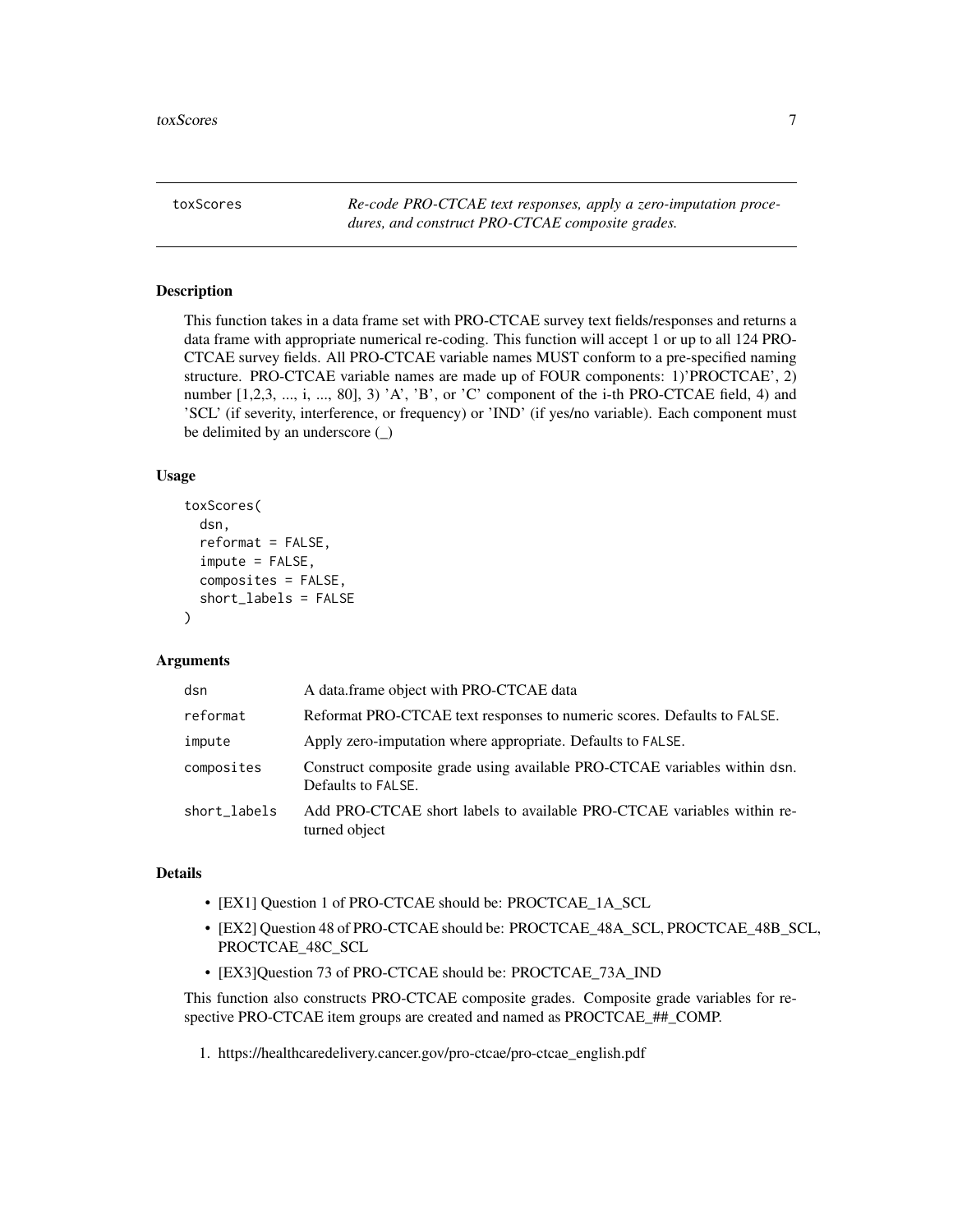- <span id="page-7-0"></span>2. Ethan Basch, et al. Development of a Composite Scoring Algorithm for the National Cancer Institute's Patient-Reported Outcomes version of the Common Terminology Criteria for Adverse Events (PRO-CTCAE). ISOQOL 2019
- 3. Basch E, et al. Composite Grading Algorithm for the National Cancer Institute's Patient-Reported Outcomes version of the Common Terminology Criteria for Adverse Events (PRO-CTCAE). Clinical Trials 2020.

Data format should be in 'long' format, where each PRO-CTCAE item is a variable/column.

### Value

A data.frame object.

#### Examples

```
tox_acute_comp = toxScores(dsn = ProAE::tox_acute, composites = TRUE)
```
toxSummary *Create patient-level and group-level summary statistics.*

#### Description

Data format should be in 'long' format, where each PRO-CTCAE item is a variable/column.

### Usage

```
toxSummary(
  dsn,
  id_var,
  cycle_var,
  summary_measure,
  baseline_val = NA,
  arm_var = NA
\lambda
```
#### Arguments

| dsn             | A data frame object with PRO-CTCAE data.                                                                                                                                                                                                                                                                                          |
|-----------------|-----------------------------------------------------------------------------------------------------------------------------------------------------------------------------------------------------------------------------------------------------------------------------------------------------------------------------------|
| id_var          | A character string. Name of ID variable differentiating each PRO-CTCAE sur-<br>vey/participant entered as a quoted string.                                                                                                                                                                                                        |
| cycle_var       | A character string. Name of variable differentiating one longitudinal/repeated.<br>PRO-CTCAE survey from another, within an individual ID.                                                                                                                                                                                        |
| summary_measure |                                                                                                                                                                                                                                                                                                                                   |
|                 | A character string. Type of summary statistic to be used. Please consult current<br>literature for appropriate interpretations of the summary measure selected and<br>suitable analysis procedures for comparing groups. Options include: "max" =<br>Use subjects' maximum score. " $max\_post_b1"$ = Use subjects' maximum score |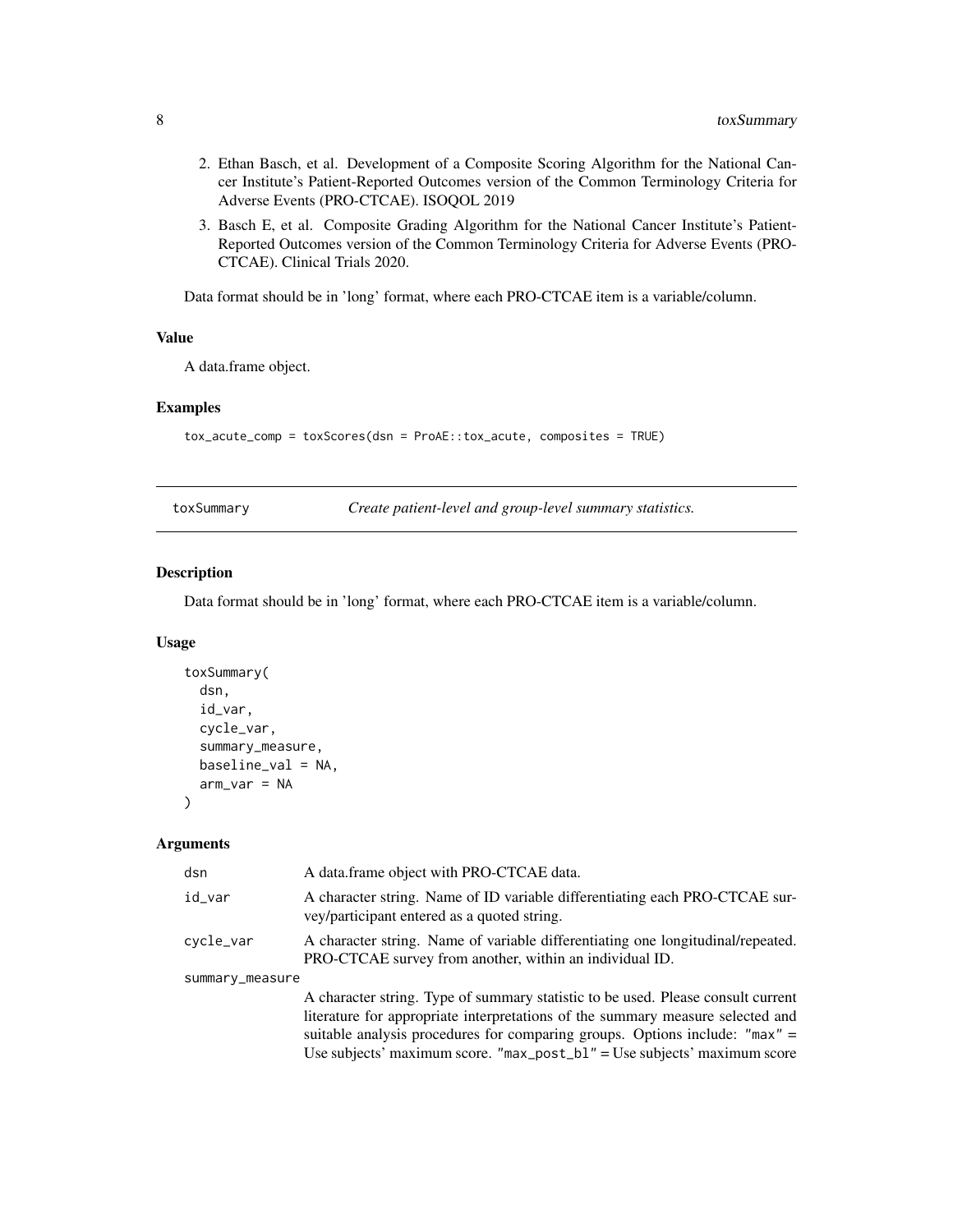#### <span id="page-8-0"></span>toxTables 9

|              | post-baseline visit. "bl_adjusted" = Use subjects' baseline adjusted score over                                                                 |
|--------------|-------------------------------------------------------------------------------------------------------------------------------------------------|
|              | the study period. The baseline adjusted score is derived by the following: If                                                                   |
|              | the maximum score post-baseline is more severe than the baseline score, then                                                                    |
|              | the use maximum score post-baseline is used as the adjusted score. Otherwise,                                                                   |
|              | if the maximum score post-baseline is the same or less serve than the baseline                                                                  |
|              | score, then zero (0) is used as the adjusted score. "toxicity_idex" = Construct                                                                 |
|              | patient-level toxicity index. "AUC_worsening" = Calculate group-level AUC                                                                       |
|              | describing                                                                                                                                      |
| baseline_val | A number indicating the expected baseline cycle/time point.                                                                                     |
| arm_var      | A character string. Name of arm variable differentiating treatment arms or other<br>grouping factor. Required for group-level summary measures. |

### Value

A data.frame with only the id and PRO-CTCAE variables being summarized. Each subject will now only have 1 observation (PRO-CTCAE variables are now the summary measure value).

### Examples

```
toxSummary(dsn=ProAE::tox_acute,
id_var="id",
cycle_var="Cycle",
baseline_val=1,
summary_measure = "max")
```
Create toxicity tables for individual and composite PRO-CTCAE sur*vey items.*

## Description

Data format should be in 'long' format, where each PRO-CTCAE item is a variable/column.

#### Usage

```
toxTables(
  dsn,
  id_var,
 cycle_var,
 baseline_val,
  type = "bl_adjusted",
  test = "c",riskdiff = FALSE,
 risk_ci = "wald",
 risk_ci_alpha = 0.05,
 arm_var = NA,
  cycle_limit = NA
)
```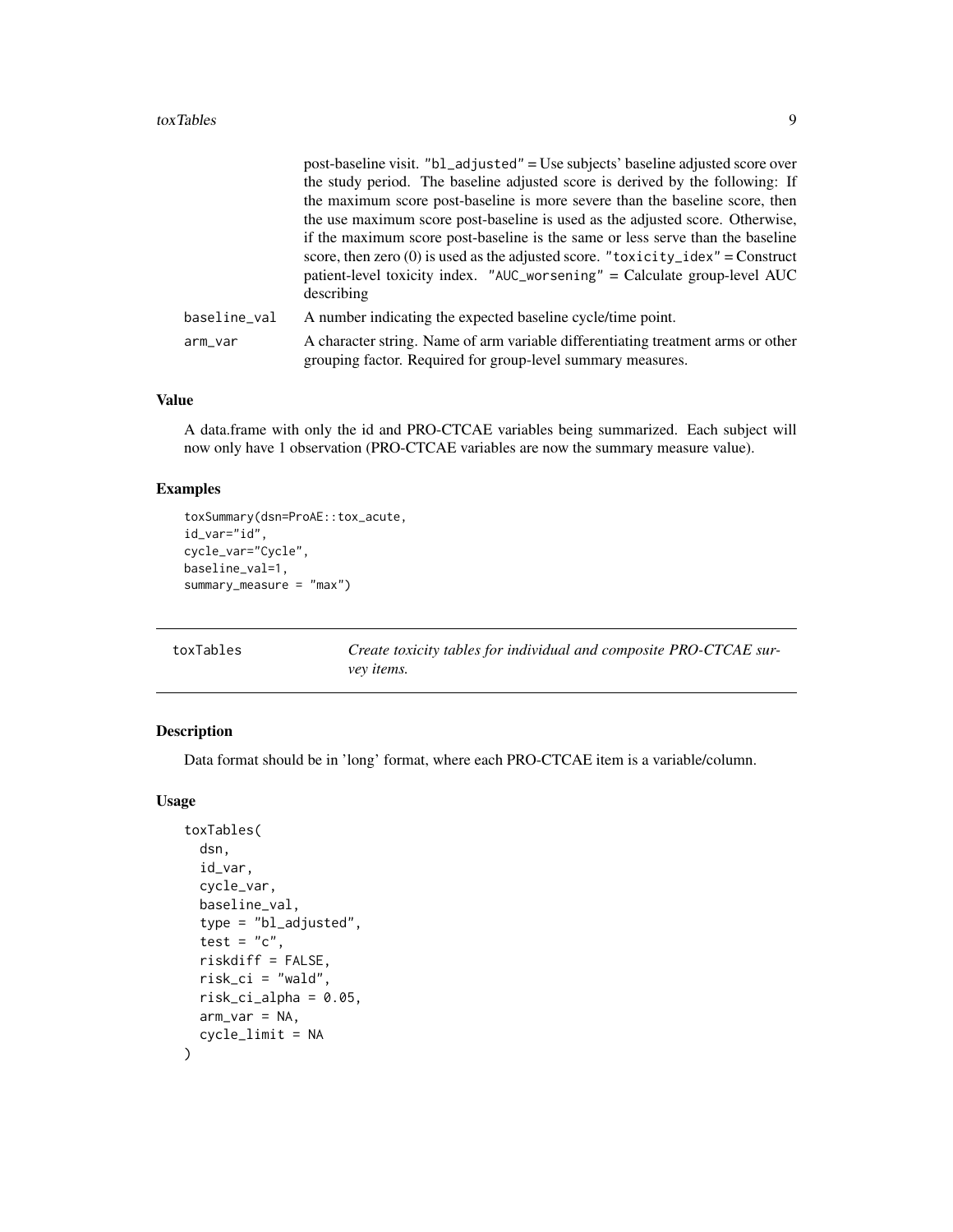### Arguments

| dsn           | A data.frame object with PRO-CTCAE data.                                                                                                                                                                                                                                                                                                                                                                                                                                                                                                                                                                                              |
|---------------|---------------------------------------------------------------------------------------------------------------------------------------------------------------------------------------------------------------------------------------------------------------------------------------------------------------------------------------------------------------------------------------------------------------------------------------------------------------------------------------------------------------------------------------------------------------------------------------------------------------------------------------|
| id_var        | A character string. Name of ID variable differentiating each PRO-CTCAE sur-<br>vey/participant entered as a quoted string.                                                                                                                                                                                                                                                                                                                                                                                                                                                                                                            |
| cycle_var     | A character string. Name of variable differentiating one longitudinal/repeated.<br>PRO-CTCAE survey from another, within an individual ID.                                                                                                                                                                                                                                                                                                                                                                                                                                                                                            |
| baseline_val  | A number indicating the expected baseline cycle/time point.                                                                                                                                                                                                                                                                                                                                                                                                                                                                                                                                                                           |
| type          | A character string. Type of summary measure to be be used. Options in-<br>clude: "max_post_b1" = Use subjects' maximum score post-baseline visit.<br>"bl_adjusted" = Use subjects' baseline adjusted score over the study period.<br>The baseline adjusted score is derived by the following: If the maximum score<br>post-baseline is more severe than the baseline score, then the use maximum<br>score post-baseline is used as the adjusted score. Otherwise, if the maximum<br>score post-baseline is the same or less serve than the baseline score, then zero<br>(0) is used as the adjusted score. Defaults to "bl_adjusted". |
| test          | A character string. Specify the statistical test to apply where comparing rates<br>among arms. Options include: " $c$ " = chi square, " $f$ " = fisher's exact. Defaults<br>to $"c".$                                                                                                                                                                                                                                                                                                                                                                                                                                                 |
| riskdiff      | Logical. Calculates risk differences between two arms. Valid if there are only<br>two arms in the data.frame specified. This option will countermand options<br>called with the test parameter. Defaults to FALSE.                                                                                                                                                                                                                                                                                                                                                                                                                    |
| risk_ci       | A character string. Specify the confidence interval type to be constructed for<br>risk differences. Options include: "wald", and "agresti-caffo". Defaults to<br>"wald".                                                                                                                                                                                                                                                                                                                                                                                                                                                              |
| risk_ci_alpha | A number between 0 and 1. Specify the alpha level of the risk difference confi-<br>dence intervals. Defaults to 0.05.                                                                                                                                                                                                                                                                                                                                                                                                                                                                                                                 |
| arm_var       | A character string. Name of arm variable differentiating treatment groups. Must<br>be character or factor class. Overall frequencies will be reported if no arm/grouping<br>variable is provided. Defaults to NA.                                                                                                                                                                                                                                                                                                                                                                                                                     |
| cycle_limit   | A number. Limit the data to be analyzed up to and including a given cycle<br>number or time point. Defaults to NA.                                                                                                                                                                                                                                                                                                                                                                                                                                                                                                                    |

### Value

A list object with data.frame elements for individual items and composite grades.

### Examples

toxTables(dsn=ProAE::tox\_acute, id\_var="id", cycle\_var="Cycle", baseline\_val=1)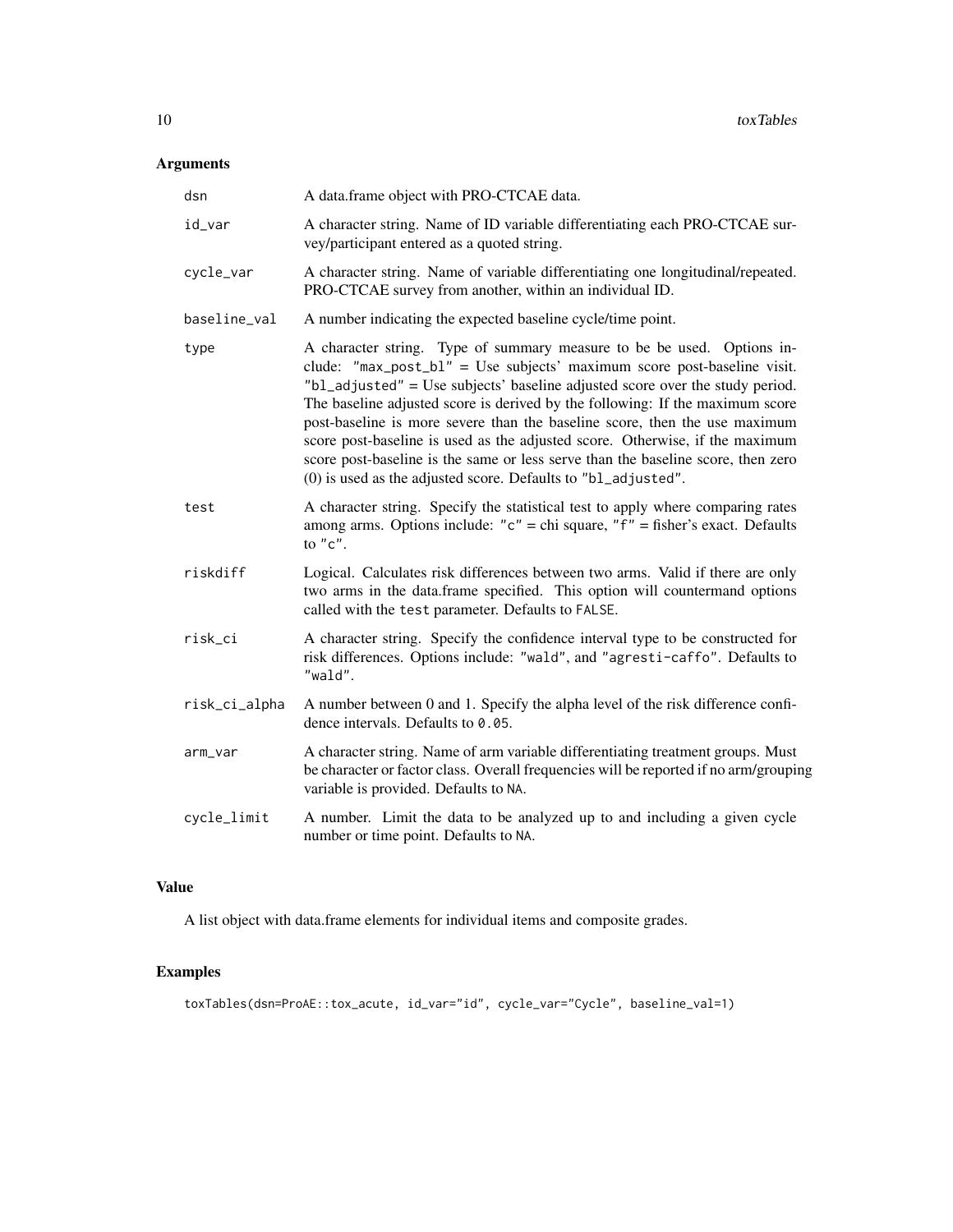<span id="page-10-0"></span>

### Description

Simulated example data where the drug group experiences acute toxicity followed by symptom abatement over the course of treatment.

#### Format

A data frame with 1400 rows and 5 variables

#### Details

- id. Subject identifier
- Cycle. Time variable denoting visits/cycles (1-10)
- arm. Treatment groups include drug and placebo
- PROCTCAE\_78A\_SC. PRO-CTCAE frequency item for nosebleeds
- PROCTCAE\_78B\_SC. PRO-CTCAE severity item for nosebleeds

#### Author(s)

Blake Langlais

tox\_chronic *PRO-CTCAE data reflecting chronic drug toxicity*

### Description

Simulated example data where the drug group experiences chronic toxicity over the course of treatment.

### Format

A data frame with 1400 rows and 5 variables

### Details

- id. Subject identifier
- Cycle. Time variable denoting visits/cycles (1-10)
- arm. Treatment groups include drug and placebo
- PROCTCAE\_78A\_SC. PRO-CTCAE frequency item for nosebleeds
- PROCTCAE\_78B\_SC. PRO-CTCAE severity item for nosebleeds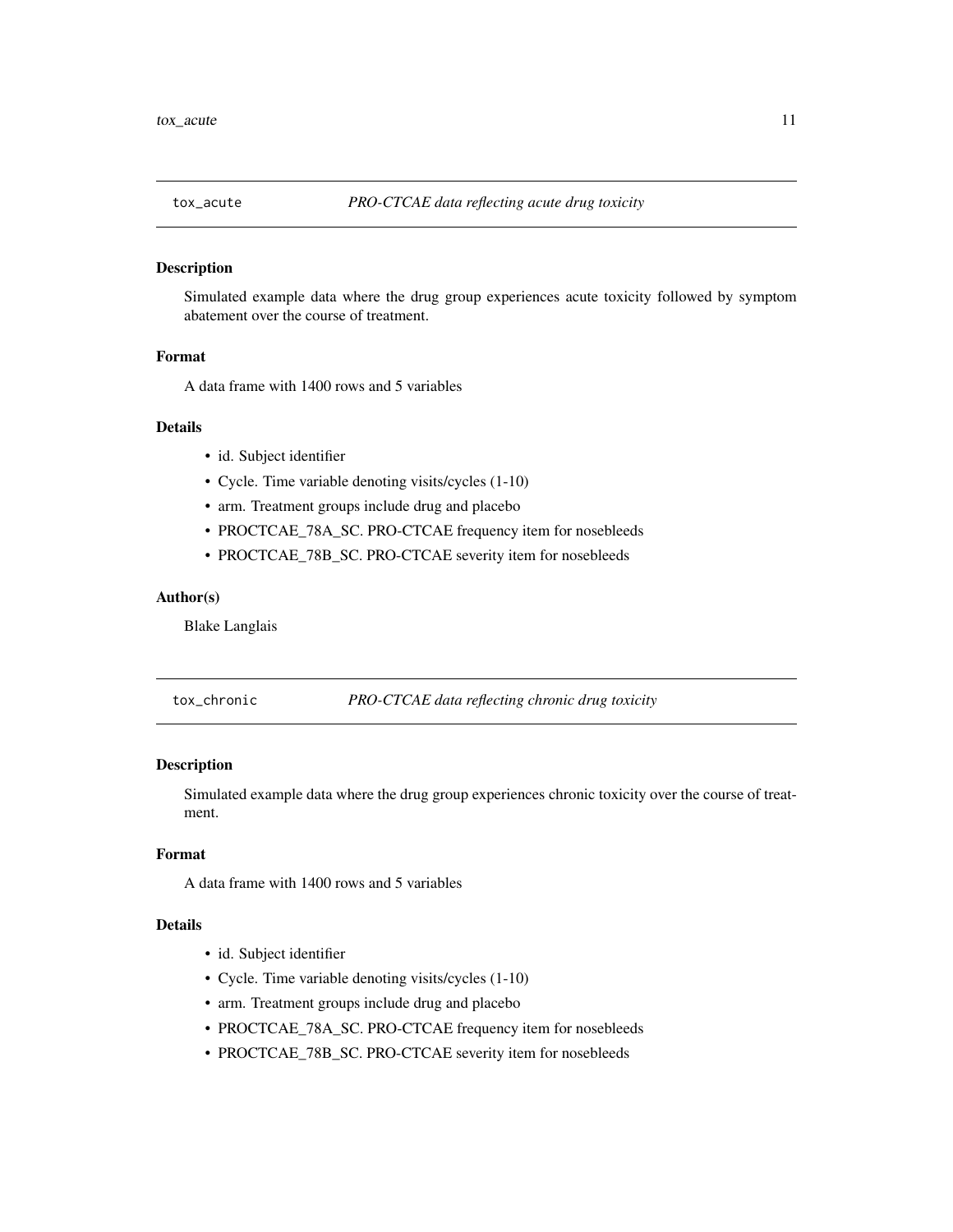### <span id="page-11-0"></span>Author(s)

Blake Langlais

tox\_cumulative *PRO-CTCAE data reflecting cumulative drug toxicity*

### Description

Simulated example data where drug toxicity is cumulative over the course of treatment.

#### Format

A data frame with 1400 rows and 5 variables

### Details

- id. Subject identifier
- Cycle. Time variable denoting visits/cycles (1-10)
- arm. Treatment groups include drug and placebo
- PROCTCAE\_78A\_SC. PRO-CTCAE frequency item for nosebleeds
- PROCTCAE\_78B\_SC. PRO-CTCAE severity item for nosebleeds

#### Author(s)

Blake Langlais

tox\_cyclic *PRO-CTCAE data reflecting cyclical drug toxicity*

#### Description

Simulated example data where the drug group experiences cyclicly toxicity post-treatment administration

#### Format

A data frame with 1400 rows and 5 variables

### Details

- id. Subject identifier
- Cycle. Time variable denoting visits/cycles (1-10)
- arm. Treatment groups include drug and placebo0
- PROCTCAE\_78A\_SC. PRO-CTCAE frequency item for nosebleeds
- PROCTCAE\_78B\_SC. PRO-CTCAE severity item for nosebleeds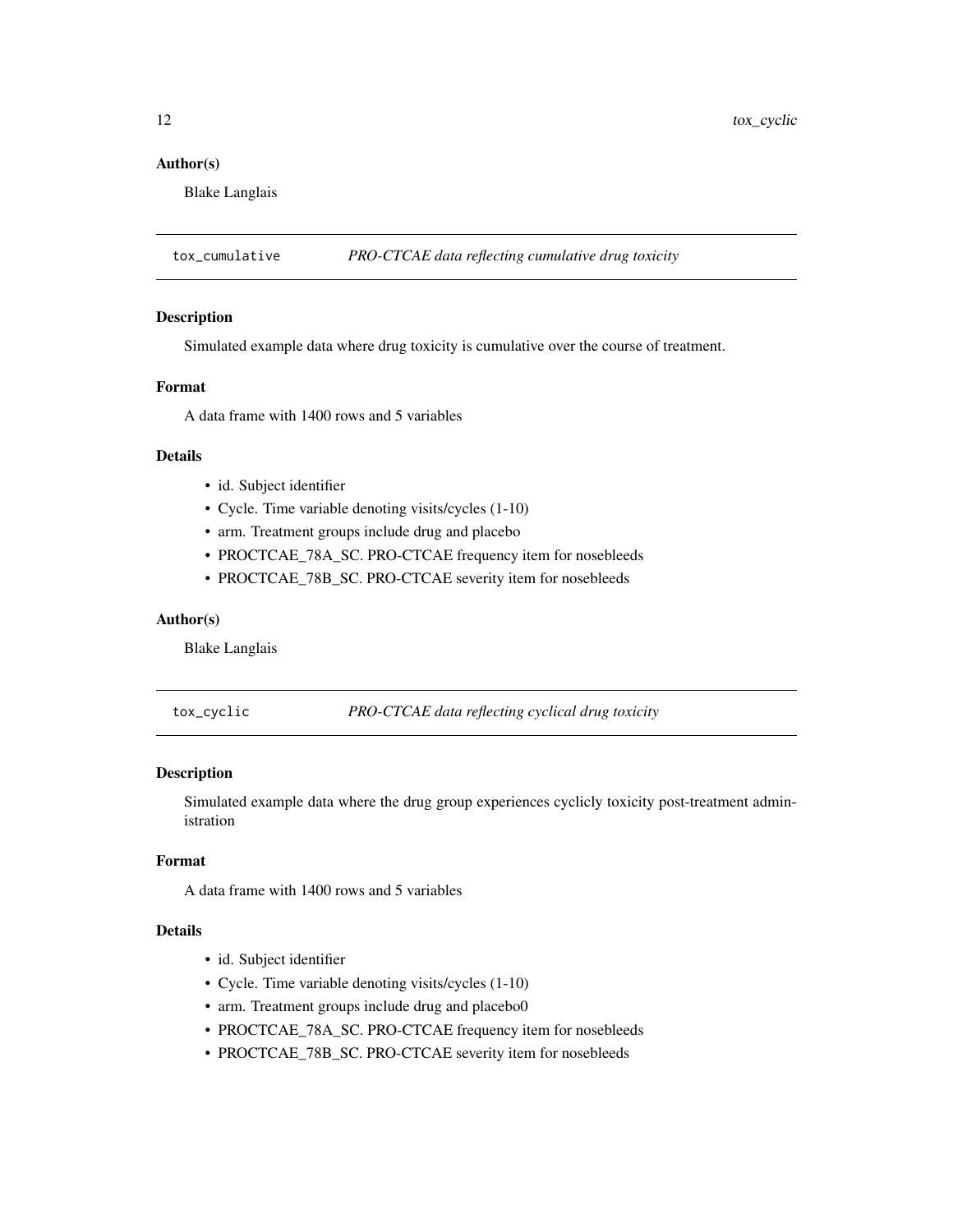#### <span id="page-12-0"></span>tox\_late 13

### Author(s)

Blake Langlais

tox\_late *PRO-CTCAE data reflecting late incipient drug toxicity*

### Description

Simulated example data where the drug group experiences late incipient toxicity towards the end of the treatment period.

### Format

A data frame with 1400 rows and 5 variables

### Details

- id. Subject identifier
- Cycle. Time variable denoting visits/cycles (1-10)
- arm. Treatment groups include drug and placebo
- PROCTCAE\_78A\_SC. PRO-CTCAE frequency item for nosebleeds
- PROCTCAE\_78B\_SC. PRO-CTCAE severity item for nosebleeds

### Author(s)

Blake Langlais